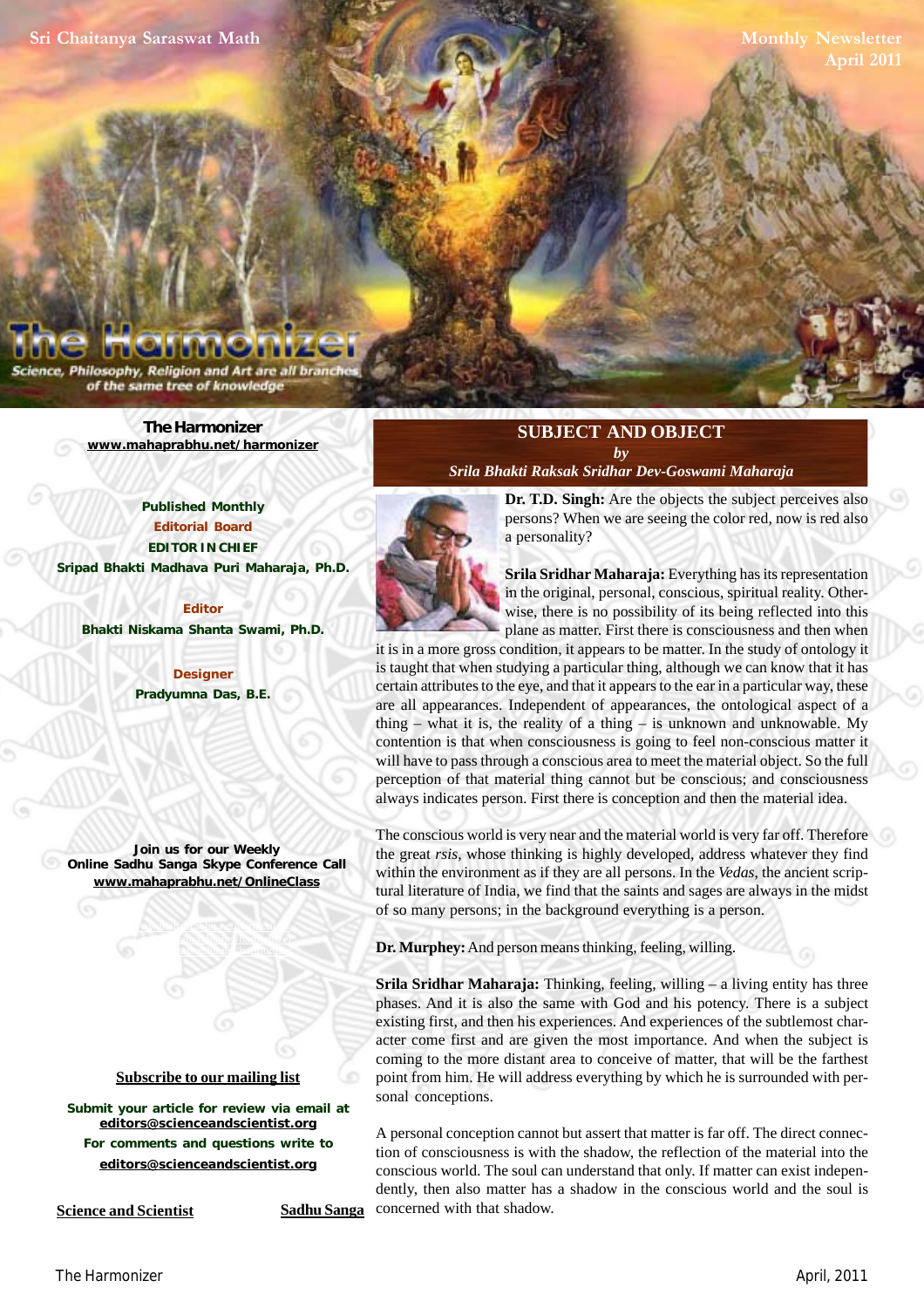In other words, there is the person and then the body. Just as the body is the after-effect of the conscious living agent, matter is the after-effect of spirit. Irrespective of all material consciousness, that which is in direct contact with soul is all personal. *Cidabhasa* is something like the mental substance we have within.

There are two kinds of persons, *ksara* and *aksara*: the pure liberated soul and the soul who is struggling in matter. When liberated and non-liberated persons are mixed within the world of material transactions, whether as moving or non-moving entities, or whatever their position might be, still they should be considered persons. Since everything is a unit of consciousness, everything has personal existence.

**Dr. Murphey:** So externally we see the Ganges as water, but in reality she is a person.

**[Srila Sridhar Maharaja:](http://scsmath.com/docs/sridhar_maharaj.html)** Everything is a person. Before we go to the material conception, we must pass through the personal conception or aspect of that thing. In Vrindavana everything is conscious, but some things are posing in a passive way. But they are all conscious: the Yamuna river, the cows, the trees, the fruit – everything is conscious, spiritual, but they pose in different ways. Being able to detect the conscious characteristic in everything, the Aryans saw all of nature as conscious and personal, and ad-



## **Mother Ganges**

dressed everything as conscious.

Consciousness and personality are the universal basis of reality. Whatever we may experience is conscious. The reflection of a material object is within me, and the plane within me is conscious. The subject is consciousness, and whatever kind of thing the object may be, it casts its reflection into the plane of consciousness. The observer of any objective reality is involved only with consciousness from beginning to end, and can have no conception of matter apart from consciousness.

## **CRUMBLING PILLARS OF THEORY OF CHEMICAL EVOLUTION – PART 2 (of 2)** *by [Srila Bhaktisvarupa Damodara Maharaja \(T. D. Singh, Ph.D.\)](http://mahaprabhu.net/sadhusanga/blog1.php/2009/10/01/affectionate-guardians)*



It has been claimed that the so-called coacervates of Oparin [1] and the proteinoid microspheres of Fox [2] are the protocells. Let us examine what these words mean chemically. By definition, a coacervate is an aggregate of colloidal droplets held together by electrostatic charges. Coacervate formation has been observed when large molecules possessing hydrophobic and hydrophilic sites

are dissolved in water. They consist of spheres or droplets separated from the bulk solution. It is believed that coacervates are the end product of the reduction of the hydration layer surrounding colloidal particles.

The phenomena of coacervate formation were first studied in detail by Bungenberg de Jong, [3] who demonstrated that coaceration is an effective technique for concentrating compounds of high molecular weight from aqueous solutions. The coacervate droplets are usually obtained by mixing solutions of proteins and other polymers; for example, solutions of gelatine and gum arabic, solutions of various proteins and nucleic acids, and so on. Oparin reported that in the synthesis of polyadenine in vitro in a polypeptide solution, coacervate droplets begin to separate from the bulk solution as soon as the molecules reach a certain size. [4] He further draws the conclusion that non-specific polymerization of organic compounds must have taken place in the "primeval broth," leading to the formation of polypeptides

and polynucleotides with randomly arranged monomeric residues in their chains. These polymers might have separated in the form of coacervate droplets, thus creating isolated systems where further evolution of organic polymers might have occurred that was not possible in the solution as a whole.

Oparin suggested that as soon as the polynucleotide chain reaches a certain size, even though it has a disorderly structure, it will interact with polypeptides and other compounds in the "primeval nutrient broth" and separate out from the solution in the form of coacervates. His reasoning is that although there could not be any selection of individual nucleotide molecules when they were in simple aqueous solution, the situation is different when they separate out as coacervate droplets after interacting with polypeptides. Because of the double helical character of the two complementary chains of polynucleotides, their inclusion in coacervate droplets (or protobionts) may have had certain effects on the polymerization of the amino acids in those systems. Those arrangements of amino acids unfavorable for the increasing catalytic activity of the polypeptides would be destroyed by natural selection. In this way, the structure of the protein-like polypeptides, and also that of the polynucleotides controlling their synthesis, may gradually have become more ordered and better adapted.

This may seem promising; however, it will be clear from the following points that such concepts are purely a chemical phenomenon of molecules having long hydrophobic chain and short hy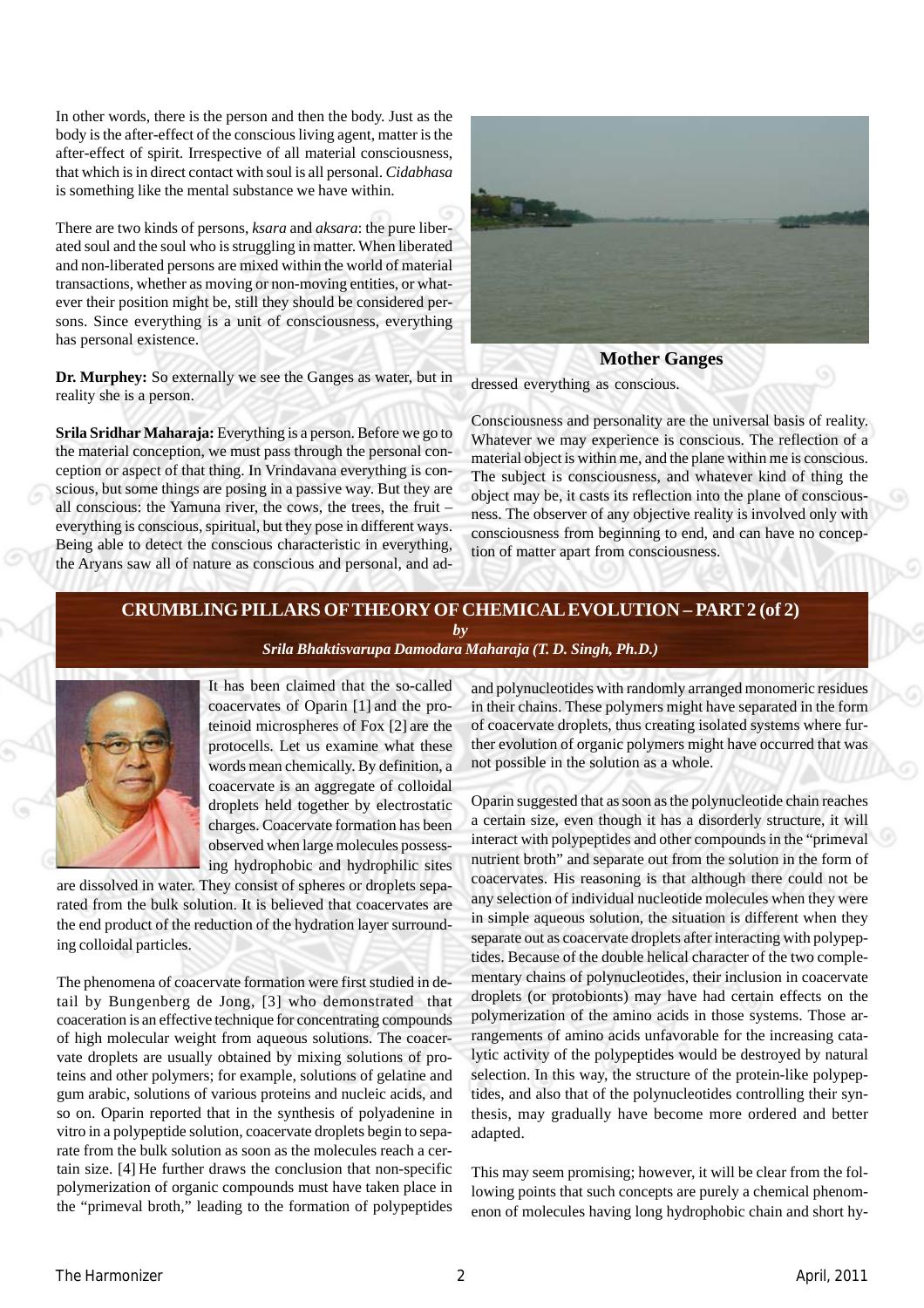drophilic end, and have nothing to do with life. Coacervate formation is similar to the well known chemical process called "salting out." For example, if the salt potassium chloride is added to a soap solution of potassium oleate, the phenomenon of coacervate formation is exhibited. The hydrocarbon chain of this soap molecule is less soluble in water. If increasing amounts of potassium chloride are added to a concentrated soap solution, two layers (phases) will form, and just before the separation of these distinct layers, oily droplets will appear. These are termed coacervates. The explanation is that the potassium chloride molecules compete with the water molecules in the potassium oleate solution, thus allowing the water molecules to separate from the hydrophobic chain of the oleate moiety. In chemical language, these droplets are commonly known as spherical micelles. In aqueous solution, the non-polar (hydrophobic) portion of the monomers reduce their contact with water and form the micellar core, while the polar (hydrophilic) portions remain in contact with water, forming roughly spherical micelles. In some non-aqueous (non-polar) solvents the reverse phenomenon is observed. The polar groups of the monomers may become solvophobic, thereby forming the cores of the micelles. These are called inverted micelles. Cylindrical or lamellar aggregates also result in highly concentrated solutions. The two types of micelles are illustrated in Figures below.



# **Aqueous Medium**

# **Spherical micelles**

Monomers and micelles are usually in rapid dynamic equilibrium, and micelles are known to catalyze chemical reactions. Thus, one can safely conclude that Oparin's coacervates simply exhibit the phenomena characteristic of micellar chemistry. Apart from his many "may have beens," he is simply describing a few physical properties of inanimate matter. Fox, Opiuin's own colleague, has criticized his conjectures about these coacervates: "besides failing to answer the crucial primordial question, they are neither uniform nor stable." [5]

Fox, on the other hand, claimed that his so called proteinoid is the "molecular missing link between pre-life and life." [6] But, as shown below, this claim is also completely erroneous and unfounded.

Proteinoids are formed by pyrocondensing dry amino acids. The amino acids are heated at  $140^{\circ}$  to  $180^{\circ}$ C for about six hours. Only a sufficient proportion of one of the acidic amino acids, aspartic and glutamic acids, or of the basic amino acid, lysine, is required. The reaction mixture is treated with hot water and, after being stirred, the water insoluble material is separated by filtration. When the filtrate cools down, the product precipitates as microscopic globules that Fox calls proteinoid microspheres. The molecular weights of the products can be as high as 20,000 when glutamic

acid is heated with glycine. The proteinoids give all the color test results common to proteins. Fox further claims that the amino acid sequences in these proteinoids are highly non-random. Proteinoids catalyze like enzymes in hydrolysis of esters, decarboxylation, amination, and deamination reactions. He also claims that these proteinoids multiply by division in a manner similar to that of living cells.

We would like to suggest that all the above properties are simply the physico-chemical properties inherent in such molecules. They have nothing to do with the characteristics of living cells. Chemically, it is expected that when a mixture of amino acids is heated at elevated temperatures, polymers will be formed. These are the peptides, and they show the properties inherent in proteins. However, Fox's argument for the non-random sequencing of the amino acids in his reaction is quite objectionable. As a matter of fact, some of his own supporters accuse him of deception. Miller and Orgel, in this respect, remark: "...the degree of non-randomness in thermal polypeptides so far demonstrated is minute compared with the non-randomness of proteins. It is deceptive, then, to suggest that thermal polypeptides are similar to proteins in their nonrandomness." [7]

They continue by saying: "The importance of these thermal syntheses in pre-biotic chemistry is a very controversial matter. We do not believe that they were very important because we doubt that polypeptides could have been synthesized in large quantities at the surface of the earth by thermal reactions of the kind so far demonstrated." [8]

So many unique events and conditions have to be simultaneously fulfilled in Fox's model of proteinoid formation that it is very doubtful whether many chemists will ever take it seriously. First of all, the temperature specified by Fox for the heating of the amino acids is very unlikely to occur on the surface of the earth. Although the temperature in some hot springs may rise to  $140^{\circ}$  or 180<sup>°</sup> C, such reactions are extremely improbable. Fox's conditions require that the amino acids be in the right place and also be dry. The polymerization reaction of amino acids does not take place in the presence of water. In fact, the reverse reaction will be favored, and the polypeptides will be completely hydrolysed into amino acids under such conditions. The thermodynamic free energy of this condensation reaction is about 2.00 to 5.00 kcal/mole, which means that the reaction is very unfavorable towards the product side.

## HOOC-CHR-NH<sub>2</sub> + HOOC-CHR'-NH<sub>2</sub>

## HOOC-CHR-NH-CO-CHR'-NH<sub>2</sub>+H<sub>2</sub>0

## $\Delta$  G = 2 - 5 kcal/mole

The other possibility of temperatures as high as  $140^{\circ}$  to  $180^{\circ}$ C is in volcanoes. Here again, the conditions are not favorable for the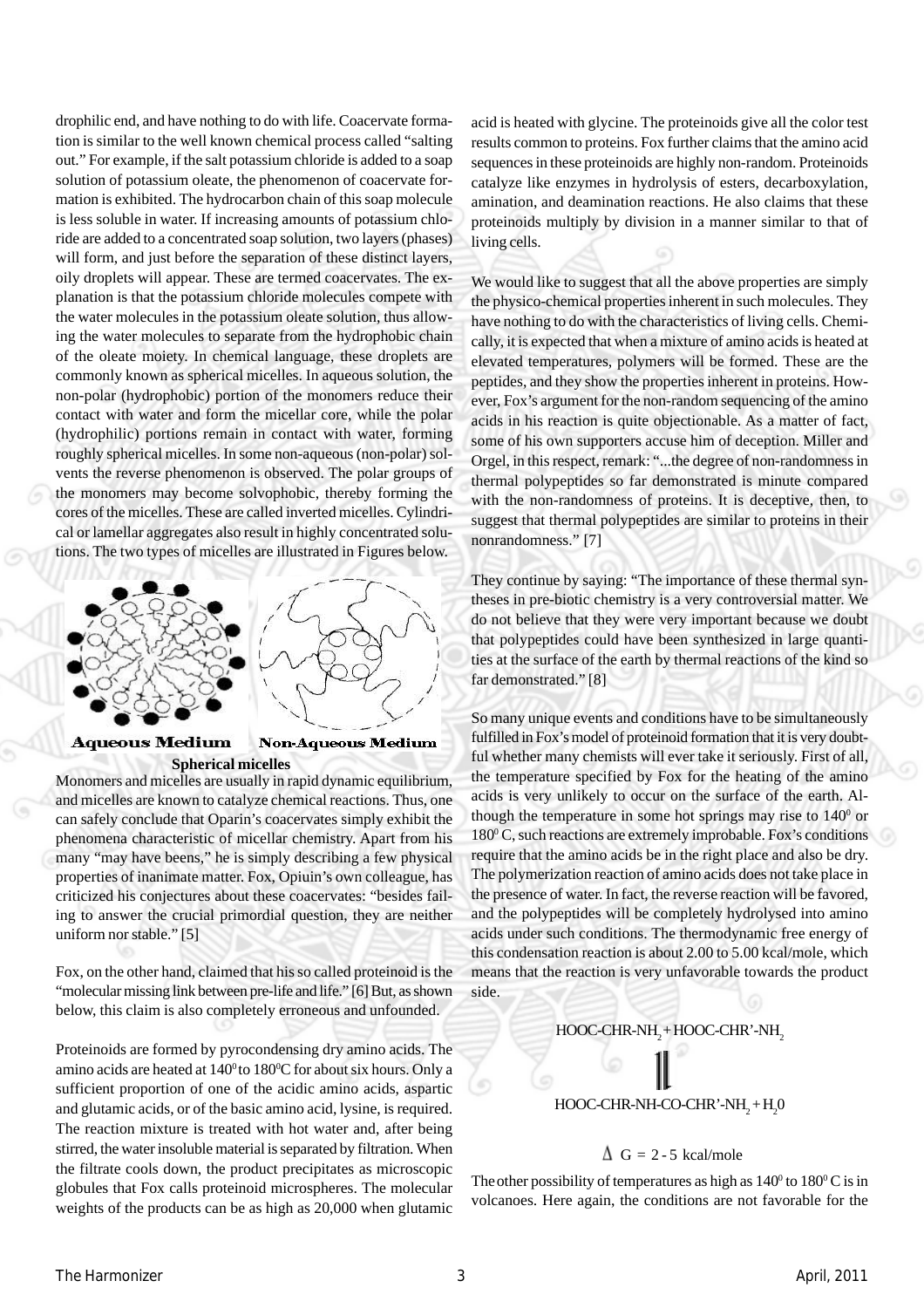production of the polypeptides. In volcanoes the temperature of molten lava is about  $1,200^{\circ}$  C, which will completely destroy the amino acids. It should also be mentioned that ultraviolet radiation, being a very powerful source of energy, can not only create organic molecules but also destroy them – especially macromolecules such as proteins and nucleotides.

Finally, from a purely chemical point of view, Fox's proteinoids may be expected to possess some catalytic activity as general acid base catalysts according to a catalysis law of the Bronsted type. This has nothing to do with the true nature of a living cell and, therefore, with life. One can see that all these claims amount to no more than *molecular stories.* They are like taking a rope to be a serpent. Thus, from the above evidence, we can see that assumptions (2) and (3) have no valid scientific foundation.

Leslie Orgel, in a 1998 review article entitled, "The Origin of Life– a review of facts and speculations" has summarized our current state of affairs in regard to life and its origin as – "There are several tenable theories about the origin of organic material on the primitive earth, but in no case is the supporting evidence compelling. Similarly, several alternative scenarios might account for the self-organization of a self-replicating entity from pre-biotic organic material, but all of those that are well formulated are based on hypothetical chemical synthesis that are problematic." [9]

Hence, sadly, none of the stories when rigorously scrutinized explain the observable characteristics of life. Life is, therefore, beyond molecular concepts.

#### **References:**

1. Oparin, A.I. *The Chemical Origin of Life,* Trans. A. Synge. Springfield, Illinois: Charles C. Thomas, 1964.

2. Dose, K., Fox, S.W., Deborin, G.A., and Pavlovskaya, T.E., eds. *The Origin of Life and Evolutionary Biochemistry.* New York and London: Plenum Press, 1974, p. 119.

3. Oparin, A.I. *The Chemical Origin of Life,* p. 46.

4*. Ibid.,* p. 108.

5. Fox, S.W. *et al., Chem. Eng. News,* 48, 80 (June 22, 1970). 6. Fox, S.W. *Chem. Eng. News,* 49 (No. 50), 48 (1971).

7. Orgel, L.E. and Miller, S.L. *The* Origins *of Life on* the *Earth.* Englewood Cliffs, New Jersey: Prentice Hall, Inc., 1974, p. 144. 8. *Ibid.,* p. 145.

9. Orgel, L.E., "The origin of life **–** a review of facts and speculations." *Trends in Biochemical Sciences,* 1998, Vol. 23, pp. 491-495.

## **PERSONALITY IS THE ROOT OF ALL SCIENCE AND PHILOSOPHY** *by*

*[Sripad Bhakti Madhava Puri Maharaja, Ph.D.](http://mahaprabhu.net/sadhusanga/blog1.php/2009/10/01/affectionate-guardians)*



"The great thing however is, in the show of the temporal and the transient to recognize the substance which is immanent and the eternal which is present. For the work of Reason (which is synonymous with the Idea) when considered in its own actuality, is to simultaneously enter external existence and emerge with an infinite wealth

of forms, phenomena and phases – a multiplicity that envelops its essential rational kernel with a motley outer rind with which our ordinary consciousness is earliest at home. It is this rind that the Concept must penetrate before Reason can find its own inward pulse and feel it still beating even in the outward phases. But this infinite variety of circumstances which is formed in this element of externality by the light of the rational essence shining in it – all this infinite material, with its regulatory laws – is not the object of philosophy....To comprehend what is, is the task of philosophy: and what is is Reason." [1]

It is best to study Hegel as he presents himself in the context of his own writings. In this way we allow Hegel to teach us what the Science of Philosophy is, and how, through such Science, the Absolute Truth reveals or rationally unfolds itself, although this may challenge, in a radical and transformative way, the accepted ideas and methods we may currently have of philosophy and science. By taking the approach of simply following Hegel's thought in its own development, we discover in the process that we have actually re-invented Philosophy and Science in a such a totally comprehensive and systematic way that we are finally able to integrate Mind and Matter into an Absolute Whole that transcends and encompasses both while yet maintaining a clear differentiation and distinction between them – a genuine unity in diversity that has been the cynosure of philosophical inquiry from time immemorial.

The task is to scientifically comprehend the ability of Reason to simultaneously hold contradictory sides, such as identity and difference or unity and diversity, within a higher unity, the Absolute or Spirit, without reductionistically collapsing their difference. The explicit process involves three stages [2]: (1) the abstract understanding of the separated sides of the contradiction, (2) the dialectical relation of the sides, which dissolves their abstract independent separate existence (negative reason), and (3) the raising of this dialectical relationship into a dynamic unity – a process Hegel calls *aufheben* or sublimation, and in his later writings – positive reason. The ability to rationally think through this process provides us with an insight into the essence of the Concept (*Begriff*), whose intrinsic dynamic is constituted by the dialectical and sublimational activity that is self-evoked by the very nature of the various aspects or moments of the Concept itself. To understand this requires a rigorously scientific or systematic treatment and sound philosophical grounding in order to follow the dialectical and sublimational movement consistently throughout the whole development of the Phenomenology, Logic, Nature and Spirit until the entire scope of Reality is taken up into a rational, systematic Whole – the Absolute Idea or Divine Personality.

The Absolute Idea in (or by) itself and for itself, freely releases itself in its totality as external to or outside of itself as Nature. This is not a logical transition but a free creation – what we may call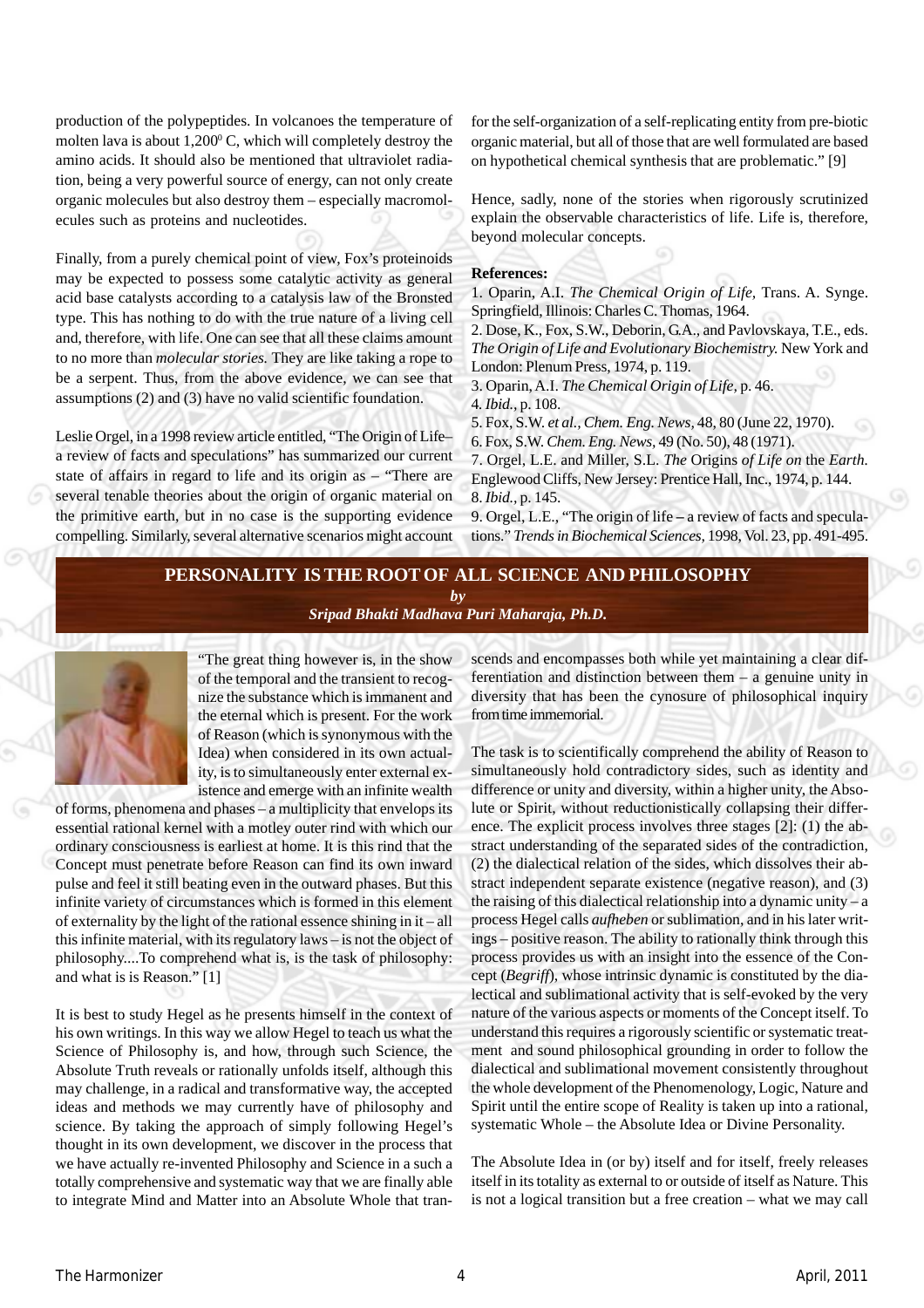another perspective that is external to and thereby related to the Absolute in this externality. In the external Idea as Nature not only the Idea but each of its moments also exists outside of each other. This element of externality as an actuality or reality is space, and in its ideality is time. Each moment of this externality is a moment of the Idea in itself or implicit Idea. As such the moments appear as inherently spatial, and the being for other, difference or relation of the moments to each other again appears as spatial or outside one another. Being mutually bounded in this way constitutes the sphere of finitude. This objective or real externality as space also has its inseparable subjective or ideal externality as time. In this sense bodies do not exist in space and time but as spatial and temporal by their very nature.

Therefore Hegel's concept of Nature cannot be considered pantheistic. Hegel considers the Absolute Idea in its "otherness" to be Nature. [3] A clear distinction exists between the Absolute Idea in and for itself, which Hegel describes as "God before the creation of the world and finite spirit," [4] and the external Idea in itself as Nature. This latter is the sphere of finitude as explained above. But the Idea in itself has to become for itself and thus breaks through the bond of Nature to rise to the sphere of Spirit, which characterizes the return to the Idea that is for itself out of its immersion in external otherness. For Hegel, Nature and Spirit make up what is called the *realphilosophie*. The final stages of the development in *realphilosophie* end in Art, Philosophy and Religion that closes the circle, so that finite spirit returns to the Absolute Idea in and for itself or God. Finding itself at home with itself in its self-determination or Freedom is more or less the point at which Hegel's philosophy ends. The life of the liberated spirit within the Absolute is not discussed or known by him. For this we must go to the vaisnava literature on *rasa* and *lila* that takes one beyond liberation or freedom to the platform of Divine Love. Why is personality ultimately involved here? One may gain an intuitive grasp of this simply by becoming conscious of the fact that everyone – scientist, philosopher, etc. – is fundamentally a thinking being – a specific personality. Whatever conceptions one may have of their own origins – be it from atoms, molecules, angels, space-time warps, strings, one celled organisms, etc. – the fundamental fact remains that there is a thinking being at the foundation of all such conceptions. The idea that the world consists of atoms, molecules, etc. is ultimately conceived of and developed by scientific or philosophic personalities. Thus they are originally concepts. Later we may come to learn about these concepts and theories as if they are the given facts of nature, and accept them in that way. But the truth is that they are preceded by a lengthy historical development of thought before they are ever assumed as given facts of nature and, most importantly, they all have their ultimate origination in a thinking being – or personality, which much exist *pari passu* along with any and all kinds of experience. Then what comes first? Is it the thinking persons or the atoms that such persons think they are originated from? It is in scientifically comprehending the answer to this question that the whole of Hegelian philosophy has to be understood.

Although it seems to have been well-known shortly after Hegel's death (see for example Cunningham's "Thought and Reality" [5] or Caird's "Hegel" [6]), for scholars of our own time, with a few exceptions, it has not been widely recognized that Hegel's philosophy is the essential affirmation of the personal nature of the Absolute Truth, although he clearly affirms this throughout his writings. [7] I think there are a few major reasons for this.

(1) Hegel, himself, directly explains that his purpose is to present philosophy in a strictly scientific form, and that this must be done in terms of concepts. Thus 'Subject' is preferred to 'God' which is more a name of the Absolute than a concept. [8] Personality is



such a concrete concept that it is really only to be invoked at the conclusion of Science, for, as we have indicated, it is also where the whole of Science comes from – therefore it is both the origin and conclusion. Consequently Hegel claims that genuine philosophy is a circle of circles.

(2) Another reason is that in our modern age there is a persistent prejudice toward impersonalism

when it comes to understanding truth that is objective to us, i.e. the prejudice that the Absolute must be Substance rather than Subject. If Spinoza shocked the age in which he proclaimed that the Absolute was Substance, it has now become common place in our time, and it is Hegel who now shocks the world with the scientific conclusion that the Absolute is Subject [9] and Personality.

Even when we hear the word "subject" we are unwilling to think in terms of personality and would rather think of it in some abstract way. This is correct as far as abstract Science is concerned with concepts, but we must understand that there is also a Reality or Actuality involved. There is certainly a logical difference in meaning between Subject and Personality in keeping with these terms as Hegel develops them, but just as Subject does not exclude its Substantial Reality, so too does the concept of Personality necessarily, and perhaps in a way more easily conceived, include its reality. Thus, for example, we call a person 'brave' only if they have manifested an act of, say, saving someone's life, so that personality is not only something subjective but is integrally connected with its manifestation or actuality. In this way it is only with the inclusion of Actuality and Ideality in the wholesome consideration of the Absolute in its Spiritual Reality that leads us to the comprehension of Truth as Divine Personality or God.

(3) We have not known or been taught how to scientifically deal with a Reality that is personal. Modern science, especially, has been developed only in terms of a merely physical nature, the attempt having been made to reduce even life to purely chemical and molecular factors via objective evolutionary theories. Everything from the origin of the universe to the origin of human society has been based on such evolutionary thinking from some primitive state or substance to the presently observed world. Recent scientific revolutions of the twentieth century, however, have called all of that into question. The organismic conception of life turns the table around and has the organism as a whole determining the parts, and this is becoming the ruling paradigm in the physics of field theory and quantum theory as much as biology and certainly ecology.

(4) The Judeo-Christian heritage from which modern science arose